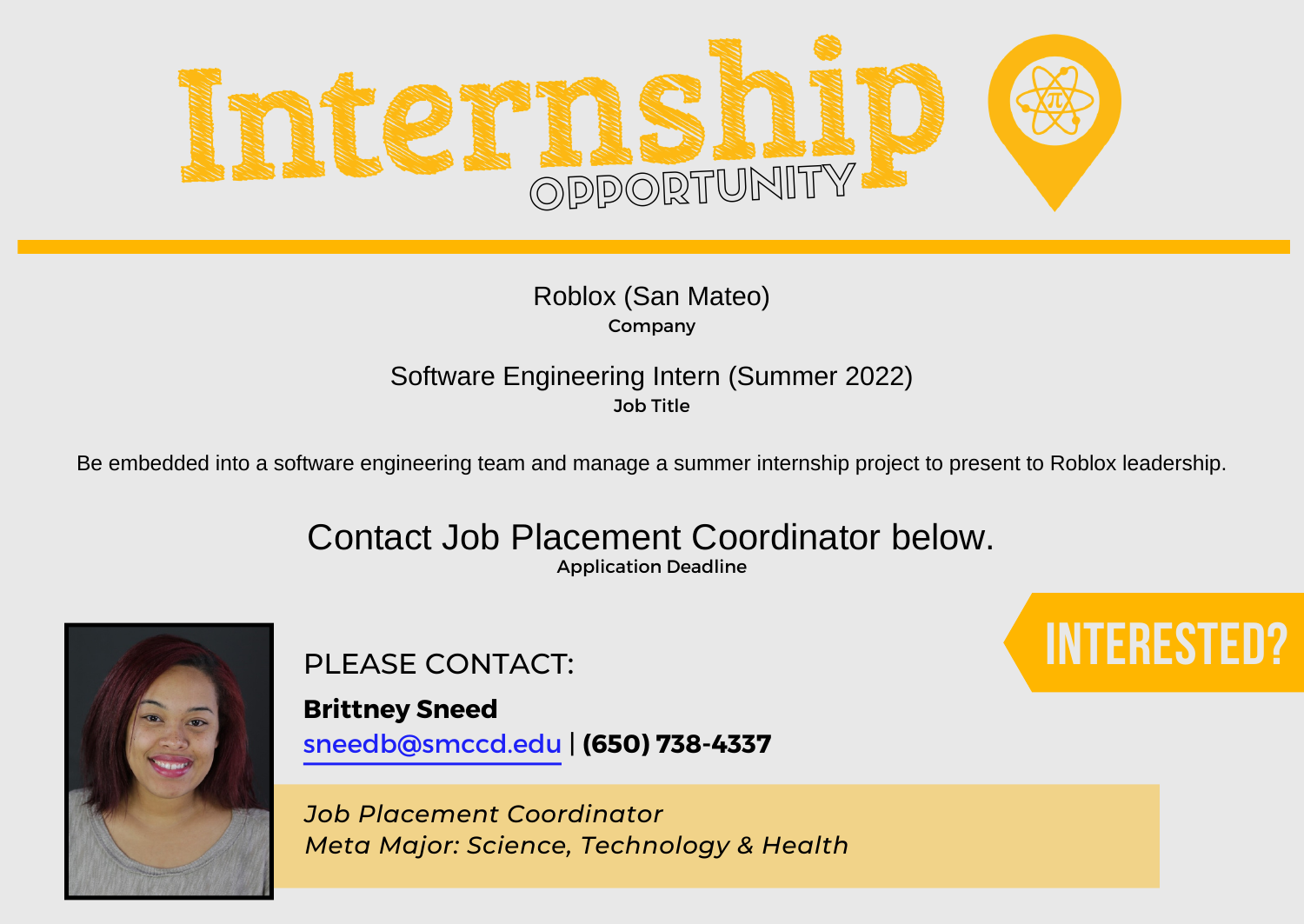

Company Tesla (Palo Alto)

# Job Title Software - Infotainment & UI Internship (Spring 2022)

Interns work directly with engineers to launch many of the exciting services & feature that customers enjoy using.

#### Application Deadline Contact Job Placement Coordinator below.



PLEASE CONTACT:

**Brittney Sneed** sneedb@smccd.edu | **(650) 738-4337**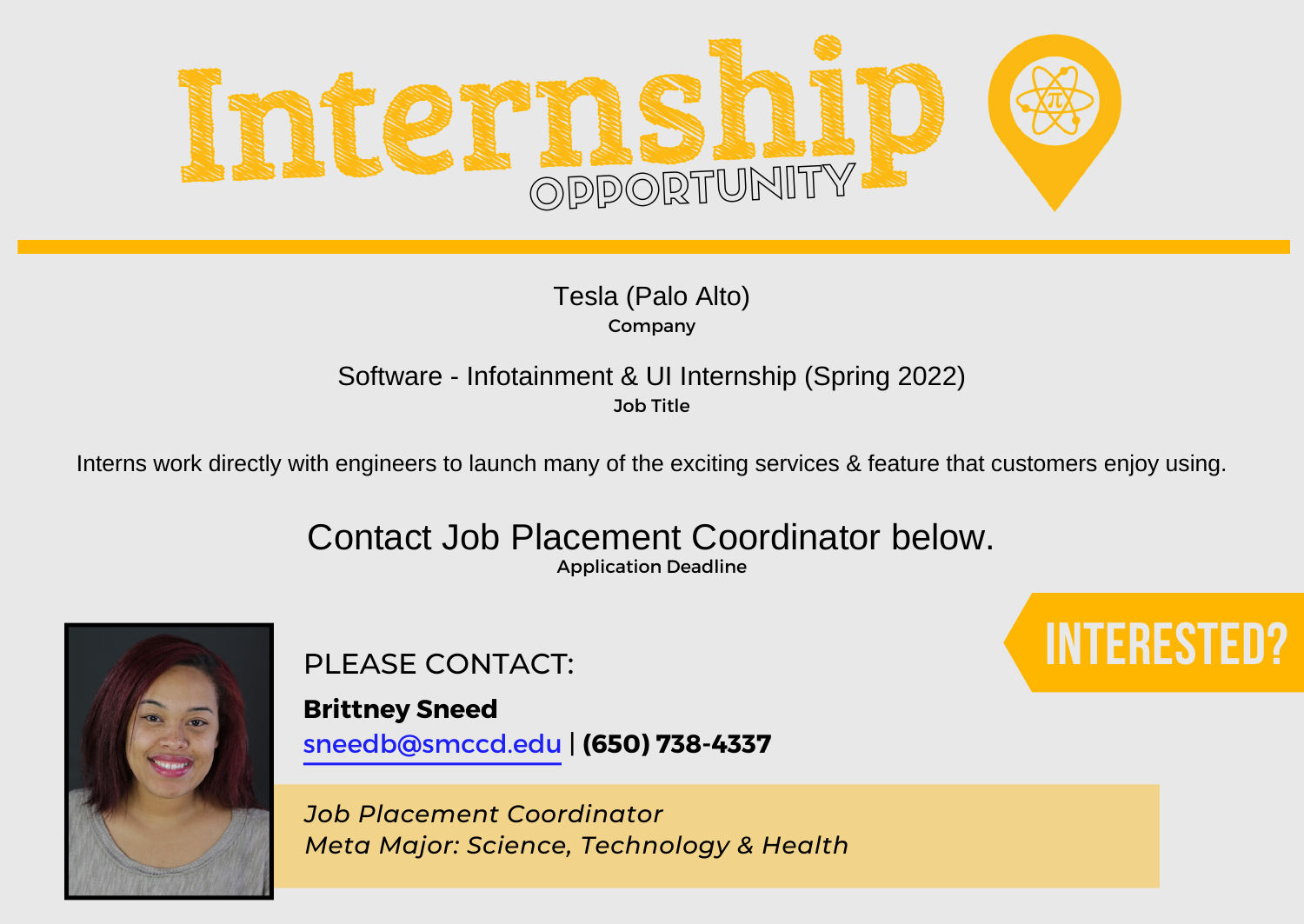

Company NetApp (Sunnyvale)

Job Title Software Engineer Intern

Participate in product design, development, troubleshooting & delivery of a system/subsystems.

Application Deadline Contact Job Placement Coordinator below.



PLEASE CONTACT:

**Brittney Sneed** sneedb@smccd.edu | **(650) 738-4337**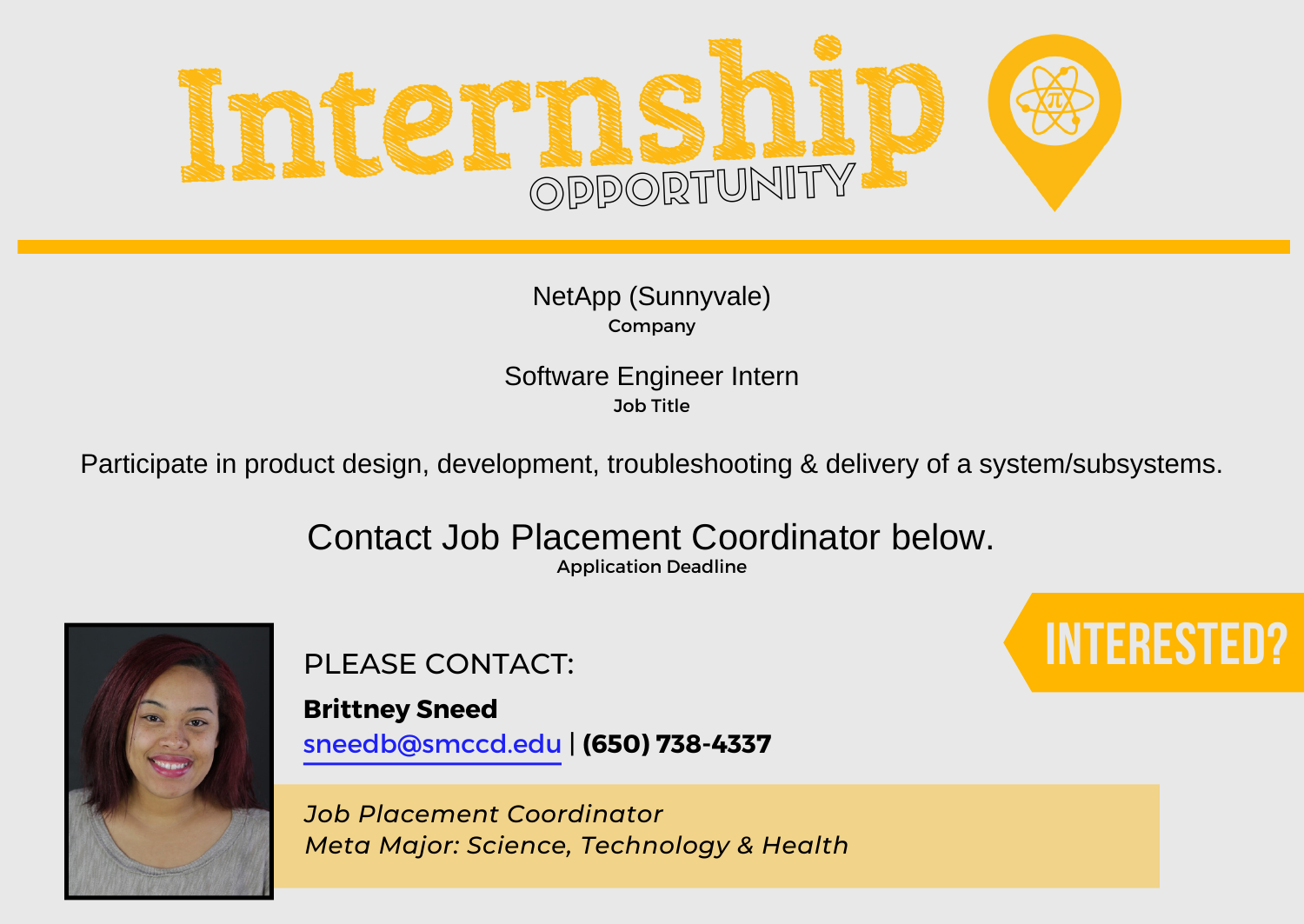

# Salesian Academy (San Francisco)<br>
Company<br>
Computer Intern

Company

Job Title

Gain hands-on IT experience while working alongside industry professionals! // \$17-18 per hour

Contact Job Placement Coordinator.

Application Deadline





# PLEASE CONTACT:

LandUrDreamJob@gmail.com | (650) 738-4337

*Strategic Partnerships and Workforce Development Meta Major: Science, Technology & Health*